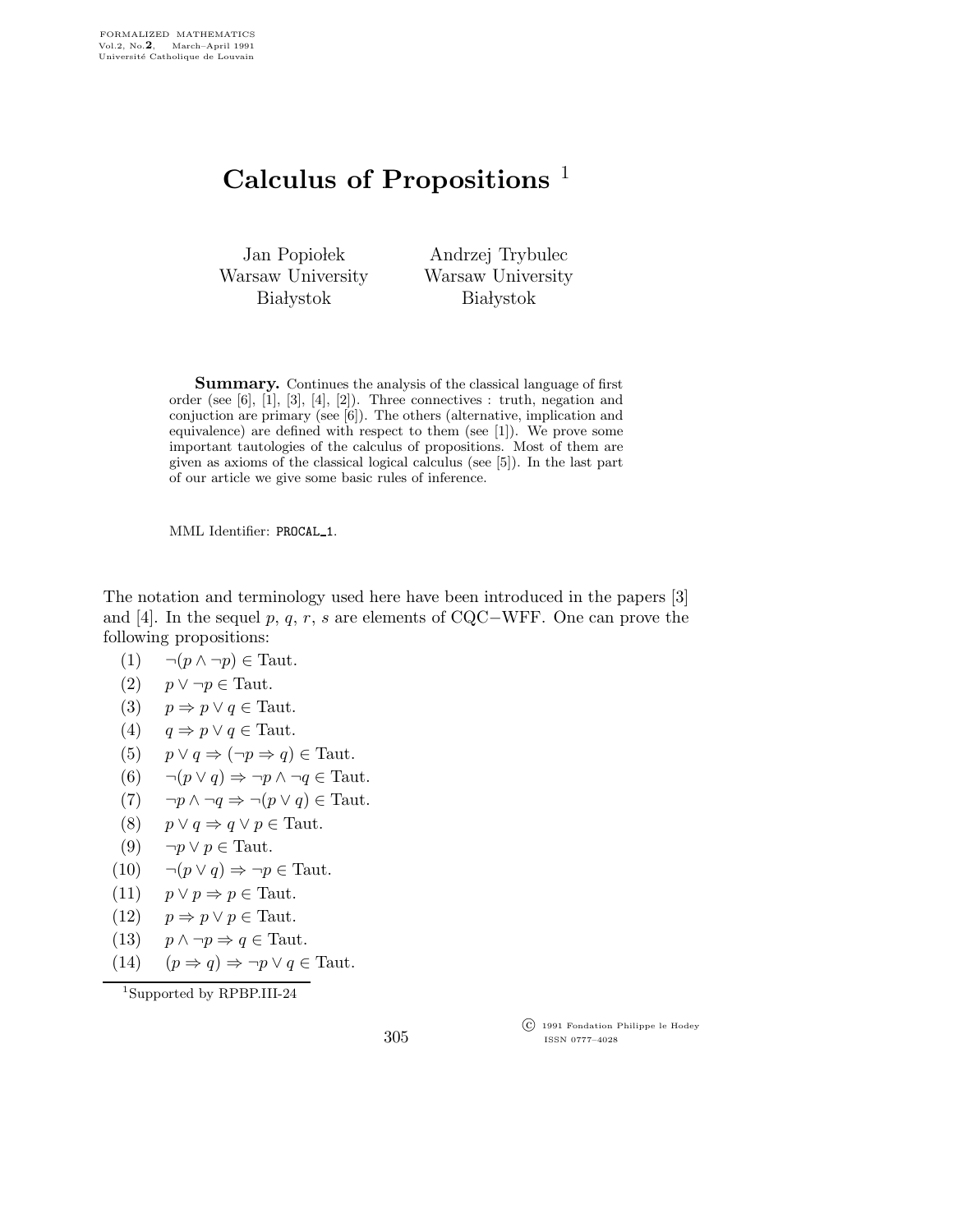(15) 
$$
p \wedge q \Rightarrow \neg (p \Rightarrow \neg q) \in \text{Taut.}
$$
  
\n(16)  $\neg (p \Rightarrow \neg q) \Rightarrow p \wedge q \in \text{Taut.}$   
\n(17)  $\neg (p \wedge q) \Rightarrow \neg p \vee \neg q \in \text{Taut.}$   
\n(18)  $\neg p \vee \neg q \Rightarrow \neg (p \wedge q) \in \text{Taut.}$   
\n(19)  $p \wedge q \Rightarrow p \in \text{Taut.}$   
\n(20)  $p \wedge q \Rightarrow p \vee q \in \text{Taut.}$   
\n(21)  $p \wedge q \Rightarrow q \in \text{Taut.}$   
\n(22)  $p \Rightarrow p \wedge p \in \text{Taut.}$   
\n(23)  $(p \Leftrightarrow q) \Rightarrow (p \Rightarrow q) \in \text{Taut.}$   
\n(24)  $(p \Leftrightarrow q) \Rightarrow (q \Rightarrow p) \in \text{Taut.}$   
\n(25)  $p \vee q \vee r \Rightarrow p \vee (q \vee r) \in \text{Taut.}$   
\n(26)  $p \wedge q \wedge r \Rightarrow p \wedge (q \wedge r) \in \text{Taut.}$   
\n(27)  $p \vee (q \vee r) \Rightarrow p \vee q \vee r \in \text{Taut.}$   
\n(28)  $p \Rightarrow (q \Rightarrow p \wedge q) \in \text{Taut.}$   
\n(29)  $(p \Rightarrow q) \Rightarrow ((q \Rightarrow p) \Rightarrow (p \Leftrightarrow q)) \in \text{Taut.}$   
\n(30)  $p \vee q \Leftrightarrow q \vee p \in \text{Taut.}$   
\n(31)  $(p \wedge q \Rightarrow r) \Rightarrow (p \Rightarrow (q \Rightarrow r)) \in \text{Taut.}$   
\n(32)  $(p \Rightarrow (q \Rightarrow r)) \Rightarrow (p \wedge q \Rightarrow r) \in \text{Taut.}$   
\n(33)  $(r \Rightarrow p) \Rightarrow ((r \Rightarrow q) \Rightarrow (r \Rightarrow p \wedge q)) \in \text{Taut.}$   
\n(34)  $(p \vee q \Rightarrow r) \Rightarrow (p \vee q \Rightarrow r) \in \text{Taut.}$   
\n(35)  $(p \Rightarrow r) \Rightarrow ((q \Rightarrow r) \Rightarrow (p \vee q \Rightarrow$ 

(52) If  $r \Rightarrow p \in$  Taut and  $r \Rightarrow q \in$  Taut, then  $r \Rightarrow p \land q \in$  Taut.